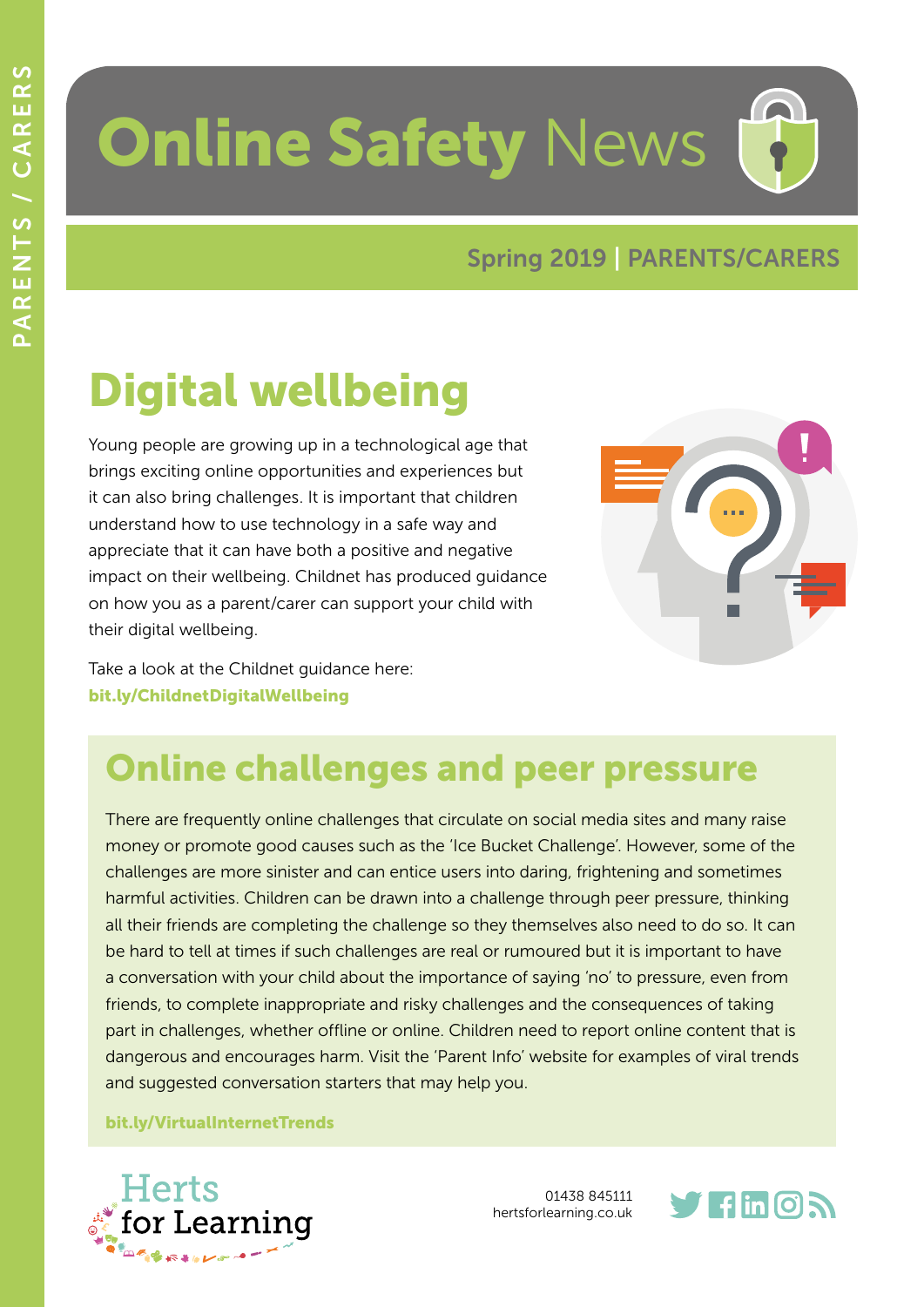#### TikTok

TikTok, which used to be called Musical.ly, is a social networking app that young people can use to generate and share their own short videos and lip sync to popular audio clips. The app allows users to create and upload videos, remix existing videos using in-built editing tools, and also to view and comment on videos created by other users. On TikTok there is the ability to livestream, users can directly interact with online audiences through chat and live video. Profiles on TikTok are automatically set to public, so that any content posted can be seen by anyone within the app. To sign up for TikTok, young people must be at least 13 years of age.

The UK Safer Internet Centre has published guidance which outlines aspects of the app to be aware of and gives advice on making a report, using the privacy settings and parental controls that can be used: [SaferInternetTikTok](https://www.saferinternet.org.uk/blog/what-tiktok-looking-latest-lip-syncing-app?mc_cid=954b555bc5&mc_eid=c9d0afdf8b)

2

#### Kik Messenger

The National Crime Agency and CEOP has been made aware of reports suggesting that unsolicited suggestive or sexualised images have been shared via the Kik Messenger app and as a result has produced a guide for parents, explaining what the app is and how best to keep your children safe if they use it. This can be accessed here: [bit.ly/ParentInfoKikMessenger](http://bit.ly/ParentInfoKikMessenger)

The minimum age for accessing this app according to Kik is 13 but with parental permission. However, iTunes and Google Play rate this app as adult 17+.

Kik is an instant messaging app. It lets users create their own username and message others without having a mobile number to register. For younger children without a mobile phone they can access the app on their mobile device such as a tablet through Wi-Fi. It allows 1-1 chats but also has facility to access large public chat groups.

Kik Messenger has an inbuilt browser so that users can search for new apps and chat rooms.

#### REMINDER : Avoid negative postings about school life on social media

As a parent, if at any stage you are concerned or distressed about an aspect of your child's school you are strongly advised to make immediate contact with a member of staff to discuss your concerns. As highlighted in most schools' Acceptable Use Agreement, posting comments on social media about the school, staff and children should be avoided at all times. Negative postings about the school can impact on the reputation of the whole school community.

Parents/carers are encouraged to report any breaches they become aware of to the school so that they can take action and protect the reputation of the school, staff, pupils and parents/carers.

Posting threatening, obscene or offensive comments about the school online can potentially be considered as a criminal offence and can therefore have serious legal consequences.